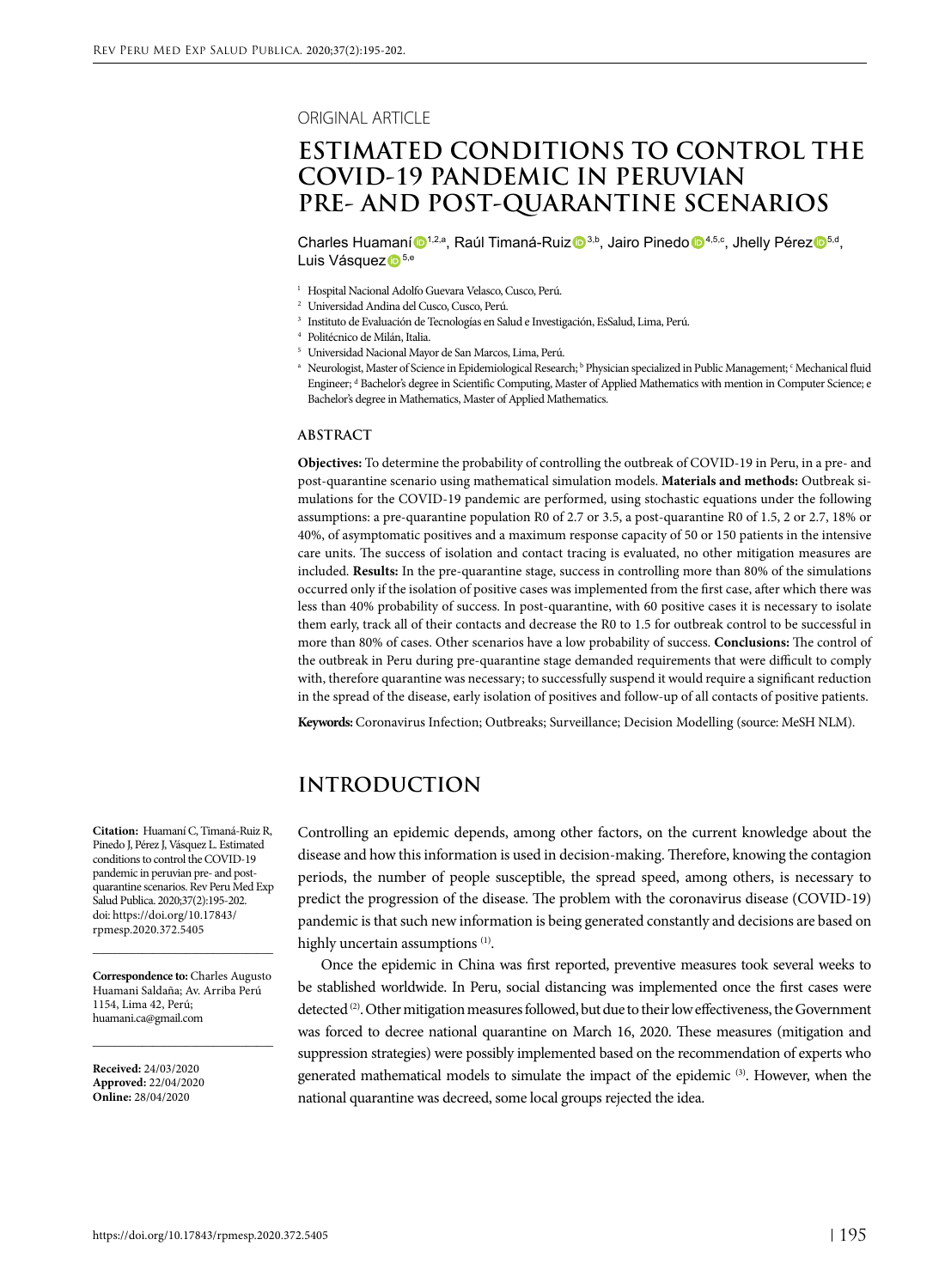Mitigation and suppression measures proposed by the Government of Peru required citizen participation; nonetheless, there have been societal difficulties in complying with these. Other measures directed towards the health sector included increasing the number of hospital beds and health personnel, as well as the timely detection of people with COVID-19. Early diagnosis is intended to promote isolation in order to cut off the spread of disease and carry out contact tracing. Our study aims to determine the probability of controlling the COVID-19 outbreak in Peru, in a pre- and post-quarantine scenario with mathematical simulation models, and without the effect of social mitigation measures. Considering only the isolation of positive cases and the tracing of their contacts, in scenarios with greater or lesser supply of beds in intensive care units (ICU).

## **MATERIALS AND METHODS**

The Centre for Mathematical Modelling of Infectious Diseases at the London School of Hygiene & Tropical Medicine (4) designed a model available for free download in the Rproject software, based on the disease assumptions known up to 5 February 2020 (Table 1).

#### **Stochastic differential equations**

The study designed by Hellewel et al.<sup>(4)</sup> was based on a mathematical model which originated from stochastic differential equations, and has the following modeling concepts.

If  $x_{(t)}$  is the number of infected persons in a day, the equation in linear stochastic difference associated with  $x_{(t)}$  is described in Figure 1, where  $p+q=1$ . When in contact with an infected person; *p* represents the probability of a person becoming infected, while q is the probability of not becoming infected.

This is one way of explaining the speed of the virus' spread which is usually done using the R0 (basic reproductive number). That being said, the sequence for the number of new infections per day would be:

### **KEY MESSAGES**

**Motivation for the study:** Mathematical modeling at the beginning of the COVID-19 pandemic was carried out to estimate the number of cases, but not the conditions for starting or suspending quarantine.

**Main findings:** The COVID-19 pandemic would only have been controlled if all patients were detected and isolated from the start. To be successful in controlling the postquarantine pandemic, the spread of the virus must be significantly reduced, all cases must continue to be isolated, and the percentage of contacts traced must be close to 100%.

**Implications:** Control of the pandemic is not possible without slowing the spread of the disease. This is a matter of a societal nature. In the health sector, it is necessary to identify all cases, isolate them and trace their contacts. Scenarios with less active participation have a high probability of failure.

#### 1;  $2 * p$ ;  $4 * p^2$ ;  $8 * p^3$ ;  $16 * p^4$ ;  $32 * p^5$

*x*1= Infected at the beginning *x*2=*R*0 *px*1  $x_3=R_0^2 p^2 x_1$ *x*4=*R*0 *p*<sup>3</sup> *x*1 3  $x_{(t+1)}=R_0^t$   $p^t x_1$ 

#### **Infected at the beginning**

Among other variables, the R0 varies according to the disease, the mechanism of contagion, and the population interaction (5). There are several R0 estimates for the COVID-19 epidemic, some studies indicate that it varies from 3.5 in person-to-person contact, or 2.5 in person-to-reservoir/fomite contact  $(6)$ . R0 variability ranges from 1.4 to 6.5  $(7.8)$ , with a median of 2.7. When this study concluded, a Peruvian R0 was not yet available neither for the pre-quarantine or quarantine stage.



**Figure 1.** Disease spread according to the probabilities established in the stochastic difference equation model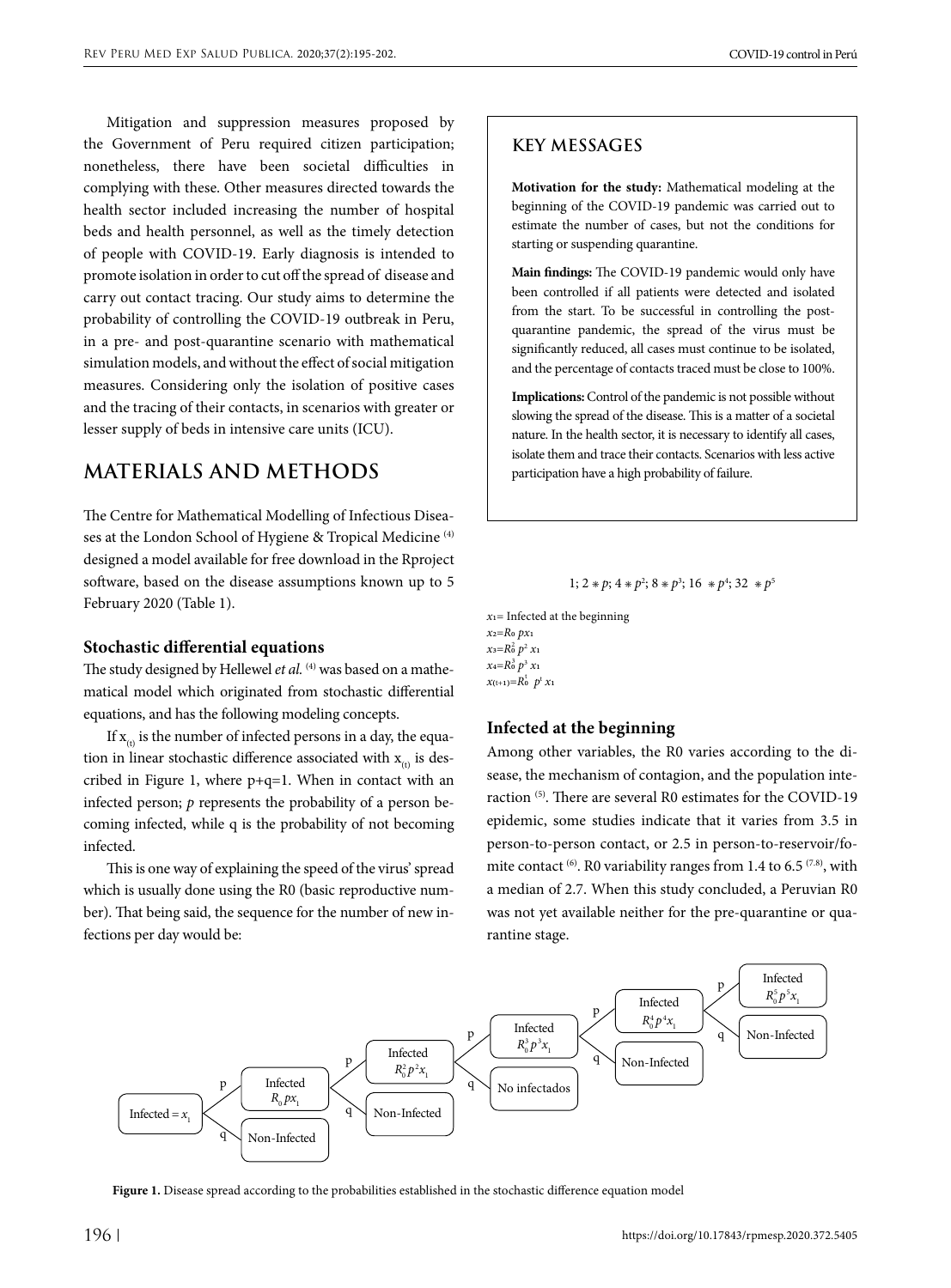### **Assumptions for mathematical modeling**

The study by Hellewell et al. <sup>(4)</sup> used the following assumptions for its mathematical modeling: 1) if a positive case was detected, it was sent into early isolation for 3.43 days; 2) the incubation period of the disease was 5.8 days; 3) the R0 was 2.5 in the community and 0 in isolation; 4) the percentage of subclinical infected cases was 0%; and 5) most importantly, they defined success in controlling an outbreak if the spread did not exceed 5,000 cases. These assumptions were tested in scenarios where positive case isolation measures were initiated after 5, 10 or 20 cases had been detected.

We updated the disease behavior data according to the new information available. While the spread of the disease and the response of the health system are variables. In Peru we do not have any data on this matter, so we carried out the modeling based on the following assumptions:

**Pre-quarantine scenario:** In which the R0 would be 2.7 and 3.5. The R0 of 2.7 corresponds to the median of the R0 values calculated from 12 studies (7). Nonetheless, a second R0 of 3.5 was posed <sup>(6)</sup>, which would correspond to an adverse scenario. In this adverse scenario, the positive case isolation measures and the contact follow-up, are assumed to begin with 1, 5 or 10 cases. Higher values for R0 are not assumed, due to the fact that in such models, control of the outbreak would be unsustainable.

**Post-quarantine scenario:** A scenario where the R0 could be 1.5, 2.0 or 2.7. Starts with a R0 value of 1.5 because it would be the best-case scenario after quarantine (assuming that the learned and reinforced behaviors in quarantine will diminish the interaction with the decrease in the spread dynamic). Another modeling with a R0 of 2.7 was made, which would be the starting scenario with no learning from the pandemic. In the latter modelling it is assumed that the quarantine is lifted when 20, 40 or 60 cases are registered per day.

The percentage of patients with subclinical infection was modified in both scenarios, the current being 18<sup>(9)</sup>. This information originates from what happened at the Diamond Princess Cruise, which was kept quarantined and tested every passenger. In a real scenario, the subclinical or asymptomatic infected cases would not be tracked, and could continue to spread the disease. On the other hand, symptomatic cases would spread the disease until being isolated. A second analysis is carried out, with 40% asymptomatic cases (10), which corresponds to a pretty bad asymptomatic infection scenario.

The incubation time estimates for the disease  $(5,8 \pm 2,6)$ days) were maintained (11), as well as the fact that 15% of the contagion occurred before the symptom onset, and the assumption that isolation decreases the R0 to 0.

The duration of the time to isolation was chosen based on findings from the severe acute respiratory syndrome (SARS-CoV) pandemic and from the initial stage of the COVID-19 pandemic, both of these measures were used in the original study. The time to isolation in the SARS-CoV 2003 outbreak was of 3.43 days  $(2.02-5.23)$  <sup>(12)</sup> and it is referred to as "early isolation". During the initial stage of the COVID-19 pandemic the time to isolation was of 8.09 days  $(5.52-10.93)$ <sup>(4)</sup> and is referred to as "late isolation". Given that the first case in Peru was isolated 10 days after being reported, baseline calculations are made considering "late isolation". In the post-quarantine analysis, "early isolation" is considered, as it is assumed that the epidemiological surveillance and control measures were improved, thus reducing the delay.

Finally, "outbreak control" was defined as the absence of new infections from 12 to 16 weeks after detecting the initial cases. The original study assumed that outbreaks reaching over 5,000 cumulative cases were too large to be controlled. However, this European assumption does not reflect the case-resolving capacity of Peru, where there are a limited number of ICU beds for management of patients with COVID-19.

The original study based the outbreak control on the maximum number of cases detected, we made the modeling considering the maximum number of beds in the ICU required, in scenarios where there are 50 or 150 beds in the pre-quarantine stage, and 150 beds in the post-quarantine stage. The modeling

**Table 1.** Assumptions used in mathematical modeling

| Concept                                | <b>Values</b>       | Reference                                    |
|----------------------------------------|---------------------|----------------------------------------------|
| Patients with subclinical<br>infection | 18% and 40%         | Mizumoto $(9)$ ,<br>Nishiura <sup>(10)</sup> |
| Incubation time (days)                 | $5.8 \pm 2.6$       | Li $(11)$                                    |
| Isolation time (days)                  |                     |                                              |
| Early                                  | $3.43(2.02 - 5.23)$ | Donnelly <sup>(12)</sup>                     |
| Late                                   | 8.09 (5.52-10.93)   | Hellewell <sup>(4)</sup>                     |
| R <sub>0</sub>                         |                     |                                              |
| Pre-quarantine                         | 2.7 and 3.5         | Liu $(7)$ , Chen $(6)$                       |
| Post-quarantine                        | 1.5, 2.0 and 2.7    |                                              |
| Number of ICU beds                     | 50 or 150           | Assumed                                      |
| Initial number of cases                |                     |                                              |
| Pre-quarantine                         | 1, 5 or 10          |                                              |
| Post-quarantine                        | 20, 40 or 60        | Assumed                                      |

R0: basic reproductive number; ICU: intensive care unit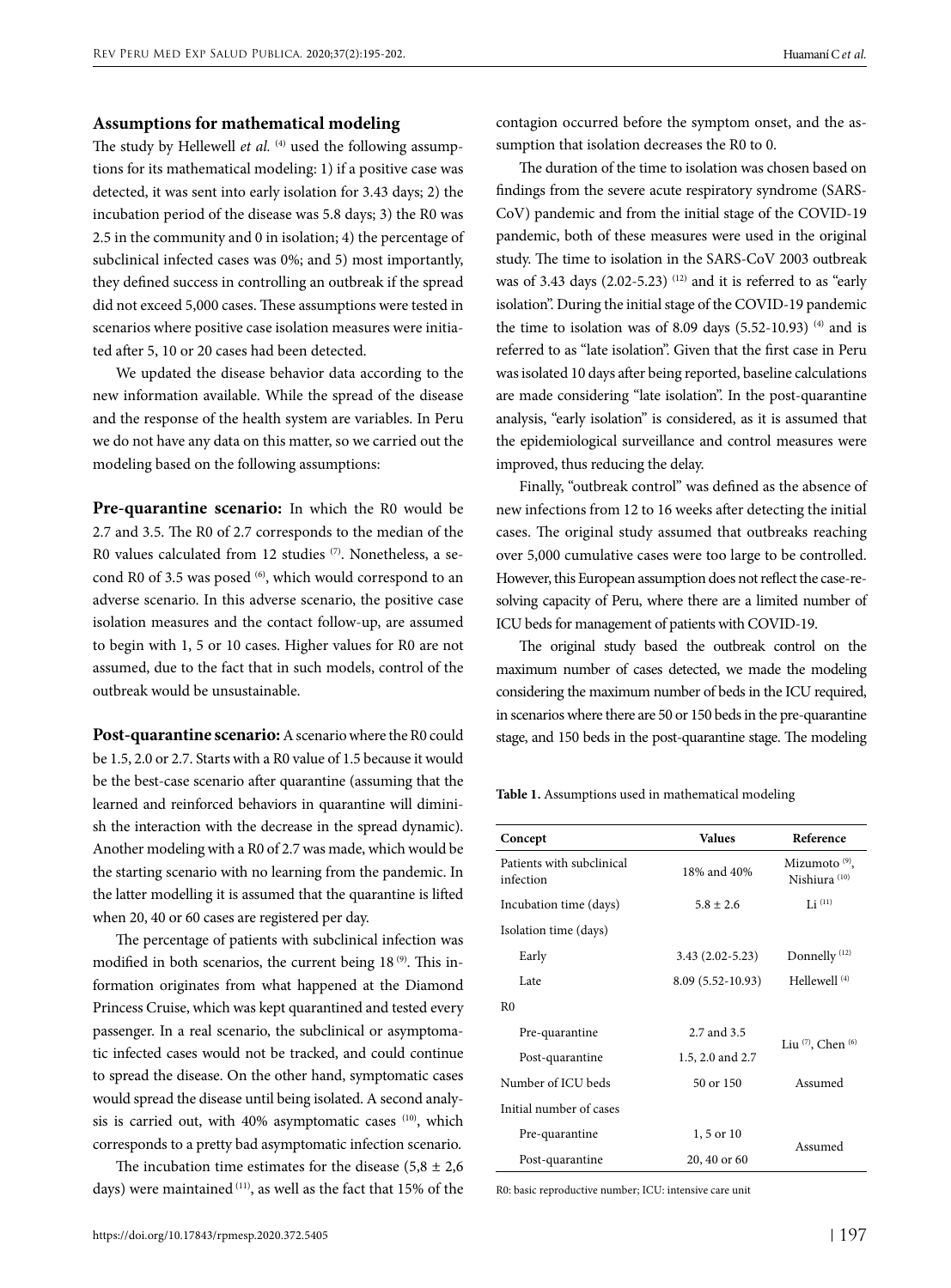with 50 beds is done to try to reflect what could happen in provinces or cities other than Lima, with less case-resolving capacity.

### **RESULTS**

#### **Pre-quarantine scenario**

Two scenarios are proposed according to the propagation dynamics, considering that the basal R0 is of 2.7 and the unfavorable R0 is of 3.5 (Figure 2).

In the baseline scenario, if measures are implemented from the first case onward, the probability of success in controlling the outbreak is close to 80%, even without the need for contact tracing. If isolation measures are implemented when there are already 5 cases detected, 100% of the contacts should be traced to obtain a success rate of 40%. Implementing measures when there are more than 10 cases detected, in all scenarios, shows a probability of success in controlling the outbreak of less than 20%. The effect from the asymptomatic people percentage barely changes the outbreak control scenarios when measures are implemented from the first case detected.

In the worst-case scenario (R0=3.5), if measures are implemented from the first case onward, isolation measures by themselves would be enough to obtain a success rate of at least 60% in controlling the outbreak. Contact tracing increases the probability of success in controlling the outbreak up to 80%. But, if isolation measures are implemented when there are 5 or 10 cases detected, success rate decreases to less than 40%, even when tracing 100% of the contacts.

#### **Post-quarantine scenario**

It is assumed that when quarantine ends the R0 decreases to 1.5, 2 or 2.7 in the worst-case scenario, furthermore, the assumption of "late isolation" could be updated and changed to "early isolation".

From all of the scenarios shown in Figure 3, the one with a success rate of 80% is the one that integrates early isolation of positive cases, 100% of contacts traced, and a R0 of 1.5; regardless if the quarantine ends with 20, 40 or 60 cases (Figure 3).

In a more conservative scenario, where the R0 decreases to 2, quarantine could end with 20 positive cases; but 100% of contacts traced should be guaranteed to obtain approximately a success rate of 60% in controlling the outbreak.

If early isolation of positive patients is not yet achieved, there would still be a 60% chance of success in controlling the outbreak if the R0 decreases to 1.5 and quarantine ends with 20 positive cases and 100% of contacts traced.

### **DISCUSSION**

Public health decisions are recommended to be based on evidence and to have technical support. At the onset of the COVID-19 pandemic, information was either absent or uncertain (1), so several initiatives emerged to provide epidemiological and clinical information to help make better decisions. In this studies, mathematical modeling was used to simulate scenarios that predict the pandemic development to be able to make decisions ahead of time (13,14). We decided to show part of a scenario that is still under development. This scenario evaluates, in an isolated way, the effectiveness of epidemiological surveillance by identifying cases, isolating them and tracing their contacts. All of this depends on the health system logistics, so these would be scenarios where social participation would only be reflected in the R0 variation.

In Peru, although the first positive case was isolated and the contacts were traced, the process of identification and isolation of the case was late. In the ideal scenario of "early isolation" from the first positive case, a low percentage of contacts traced would have been required. But that ideal scenario would have involved a more rigorous migration control from the beginning and having the correct control of all possible suspects and their subsequent follow-up. Changing the scenario to five cases to implement the isolation or tracing of cases can be interpreted as if the detection measures were surpassed and five cases went undiagnosed, in this scenario the probability of controlling the outbreak would be less than 40%. Perhaps that is why countries such as Russia and South Korea, both of which took very quick but different decisions, such as closing borders or strictly monitoring confirmed and suspected cases (15, 16), have had better results in controlling the pandemic.

European models about propagation dynamics represented by the R0 could not be applied to Peru, because it has greater social interaction and low healthcare case-resolving capacity. This is why a greater number of cases for a reduced supply of ICU beds is expected, therefore, the main objective would be to minimize the number of cases that require mechanical ventilation (17). Taking action with only a few cases detected could seem less important. Nonetheless, late decision-making has a low probability of success in controlling the outbreak, even at 20 cases. In this context, from a mathematical modeling perspective, a measure of mandatory social isolation such as quarantine was the only option for timely control of the epidemic (18), a measure that was finally adopted in Peru (19). Since this scenario is similar to several other countries with high social interaction and low case-re-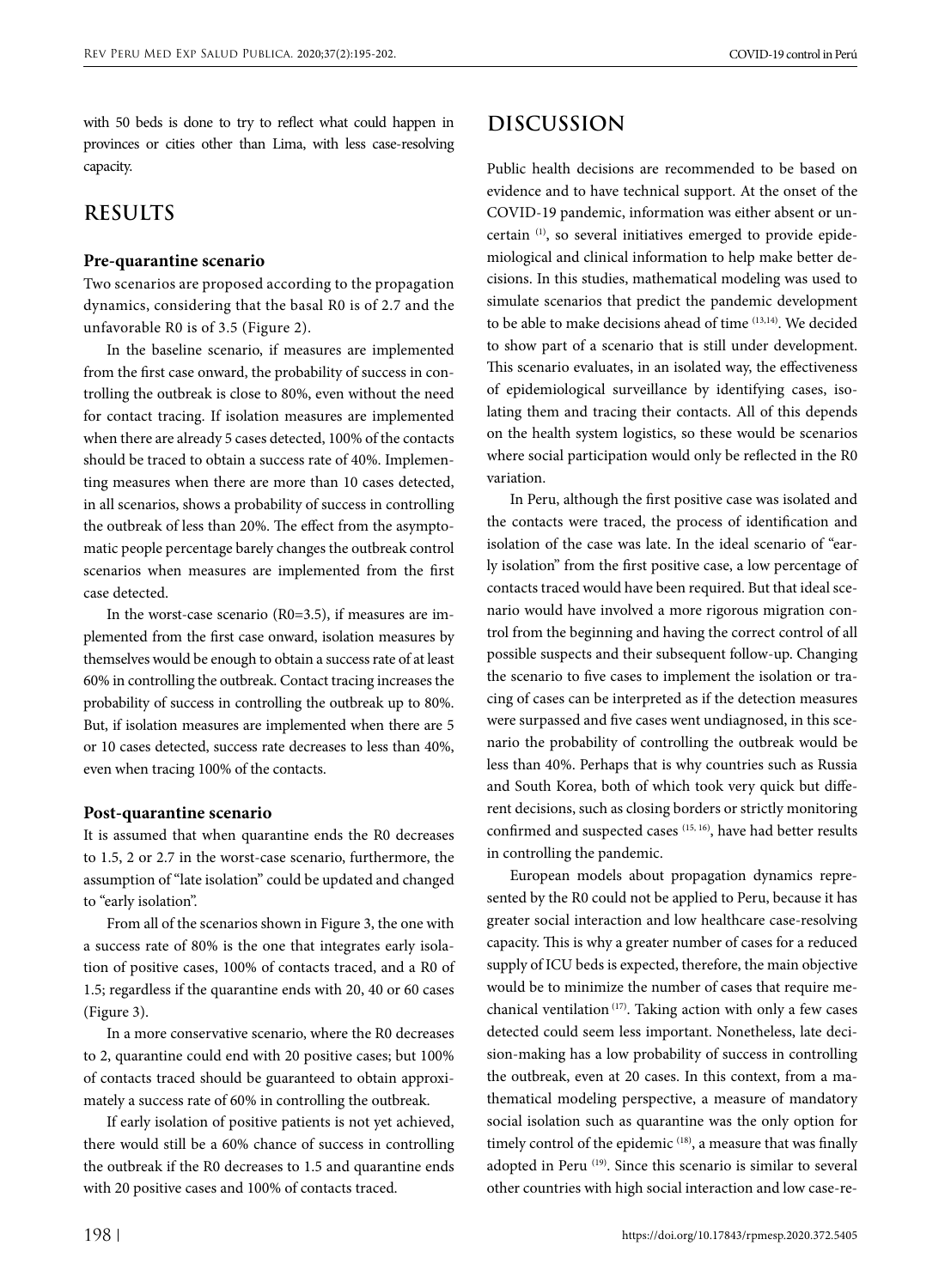

**Figure 2.** Probability of controlling simulated outbreaks according to different numbers of initial cases, different propagation scenarios (R0) and with different proportions of asymptomatic cases. The R0 used represents an ordinary (R0=2.7) or unfavorable (R0=3.5) scenario for Peru. Both scenarios are performed considering late isolation for positive cases (average 8.1 days), and 15% transmission before the onset of symptoms.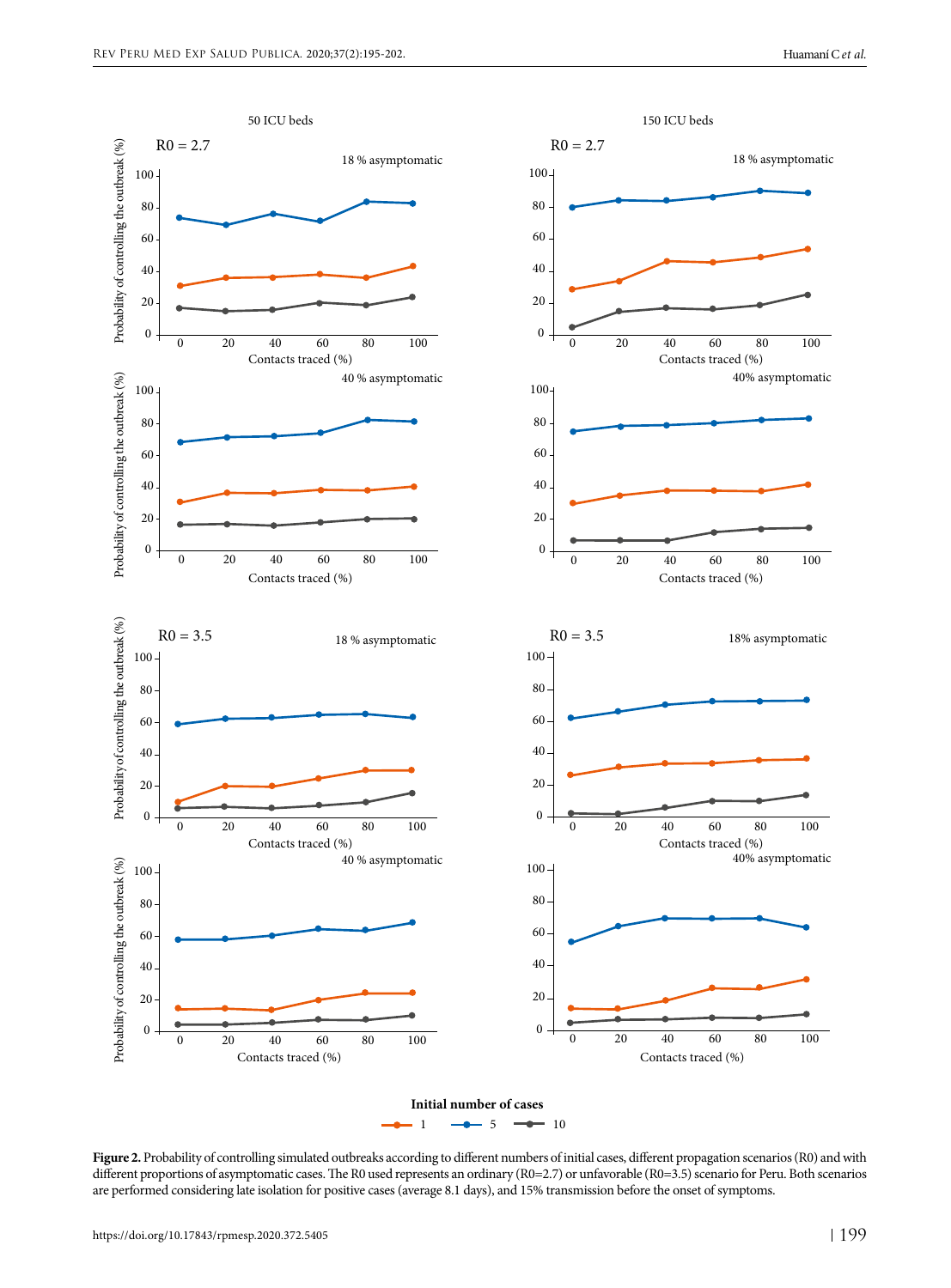

Figure 3. Probability of success in controlling the outbreak in different scenarios, starting with 20, 40 or 60 cases. In this differentiated propagation scenarios (R0), the percentage of asymptomatic people is 18%. It is differentiated according to early (average 3.4 days) or late isolation (average 8.1 days)

solving capacity (20), quarantine in countries like ours would be the only viable way to control the epidemic.

However, several questions remain. When is the right time to lift the quarantine or what conditions must be met to lift the quarantine? It is foreseeable that after quarantine ends many people will increase their social interaction disproportionately; if the control measures are decreased, it is possible that the post-quarantine R0 could be higher than pre-quarantine. In this case, the pandemic re-emergence would be uncontrollable, since it would no longer be based on one case, but on many more, as shown by some simulations in other contexts<sup>(21)</sup>. What happened in China is a very instructive example, in this case the epidemic mitigation measures have not been lifted in a drastic, immediate manner, but rather gradually (22,23).

A very optimistic scenario is one where social interaction is reduced and accordingly the capacity of contagion decreases with R0 values of 1.5 or even less, this could be interpreted as a high probability of controlling of the epidemic post-quarantine. However, this optimistic scenario is not likely to take place, as it implies reducing social interaction and increasing case-resolving capacity in just a few weeks. In a more conservative scenario, where the R0 is 2, if we interrupt quarantine with 20 positive cases, we would need to track all contacts and early isolate people who test positive for COVID-19.

Therefore, it is understood that measures taken after quarantine will result in the control of the epidemic, or in the failure of the health system and the epidemic reemergence. Everything will depend on how much the value of the post-quarantine R0 decreases. In the conservative scenario, aggressive case and contact identification measures, border closure, home and hospital isolation, identification and quarantine of high-risk populations, and measures for mass events assessment may not increase the R0 after quarantine (24).

This analysis has several limitations, for example, it is based on a mathematical model that assumes that the disease spreads in a single closed society. On the contrary, Peru is divided into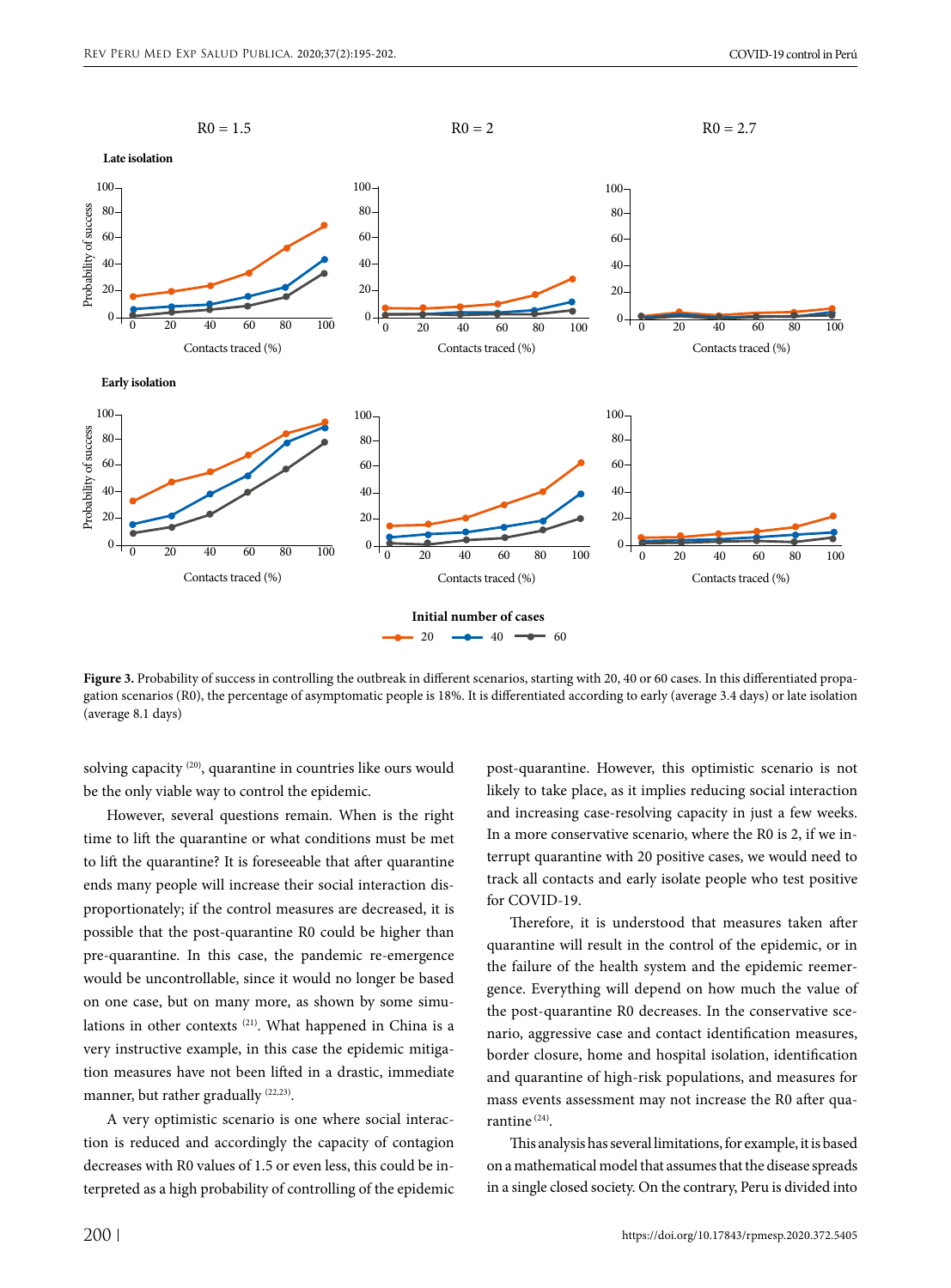several regions that can be isolated from each other and thus, each one can have a different type of propagation dynamics. For each region, different problems arise when implementing and executing the control measures in a differentiated manner, which could generate confusion and inadequate preparation for the epidemic. Another limitation of this study is that it is based on assumptions that may not actually be verified, such as the number of cases. Without a mass screening test, the number of infected cases may not be accurate; however, such approximation can be determined by evaluating trends in epidemiological curves. This study recommends adequate logistics to guarantee effective contact tracing. This type of logistics varies in the case of a symptomatic or a nonsymptomatic contact. Due to the lack of resources to guarantee such a measure, this is considered a limitation. Finally, the spread dynamics of COVID-19 in Peru is unknown, although the necessary calculations could be made. However, given the high level of under-report of COVID-19 cases, we would obtain an underestimated result. This is why we need to refer to values described in other studies.

The results are intended to be applicable to Peru, but are relevant for any region or country with similar case-resolving

## **REFERENCES**

- 1. Lazzerini M, Putoto G. COVID-19 in Italy: momentous decisions and many uncertainties. Lancet Glob Health. 2020. pii: S2214- 109X(20)30110-8. doi: 10.1016/S2214-109X(20)30110-8.
- 2. Fong MW, Gao H, Wong JY, Xiao J, Shiu EYC, Ryu S, *et al*. Nonpharmaceutical Measures for Pandemic Influenza in Nonhealthcare Settings-Social Distancing Measures. Emerg Infect Dis. 2020;26(5):976-984. doi: 10.3201/ eid2605.190995.
- 3. Walker P, Whittaker C, Watson O. Baguelin M, Ainslie K, Bhatia S, *et al*. Report 12:The Global Impact of COVID-19 and Strategies for Mitigation and Suppression [Internet]. London: WHO Collaborating Centre for Infectious Disease Modelling. Imperial College London; 2020. doi: 10.25561/77735.
- 4. Hellewell J, Abbott S, Gimma A, Bosse NI, Jarvis CI, Russell TW, *et al*. Feasibility of controlling COVID-19 outbreaks by isolation of cases and contacts. Lancet Glob Health 2020;8(4):e488-e96. doi: 10.1016/S2214- 109X(20)30074-7.
- 5. McBryde E. The value of early transmission dynamic studies in emerging infectious diseases. Lancet Infect Dis. 2020. pii: S1473-3099(20)30161-4. doi: 10.1016/S1473-3099(20)30161-4.
- 6. Chen TM, Rui J, Wang QP, Zhao ZY, Cui JA, Yin L. A mathematical model for simulating the phase-based transmissibility of a novel coronavirus. Infect Dis Poverty 2020;9(1):24. doi: 10.1186/s40249-020-00640-3.
- 7. Liu Y, Gayle AA, Wilder-Smith A, Rocklöv J. The reproductive number of COVID-19 is higher compared to SARS coronavirus. J Travel Med. 2020;27(2). pii: taaa021. doi: 10.1093/jtm/taaa021.
- 8. Park M, Cook AR, Lim JT, Sun Y, Dickens BL. A Systematic Review of COVID-19 Epidemiology Based on Current Evidence. J Clin Med. 2020;9(4). pii: E967. doi: 10.3390/jcm9040967.
- 9. Mizumoto K, Kagaya K, Zarebski A, Chowell G. Estimating the asymptomatic proportion of coronavirus disease 2019 (COVID-19) cases on

capacity, because the starting point is considering the maximum number of cases that can be supported and not the amount of affected population. Therefore, a region or country with less than 150 ICU beds will have to take more restrictive measures if it estimates to have over 3,000 cases. Likewise, the post-quarantine scenario we modeled could be equivalent to a pre-quarantine scenario in places with a late response.

In conclusion, social isolation of positive cases and contact tracing required many assumptions that were quickly exceeded, and if appropriate measures had not been taken, the probability of failing to control the epidemic would have been high. Our results justify the decision of implementing quarantine. The concern lies in the scenarios for the end of the quarantine. It is imperative that low social interaction is promoted in a sustained manner to avoid a new post-quarantine outbreak, as well as to continue with social isolation and the tracing of contacts of patients with COVID-19. Only then could there be a high probability of controlling the pandemic. In scenarios where mitigation measures are loosened and the spread of the disease returns to "normal" the probability of failure to control the pandemic is very high.

board the Diamond Princess cruise ship, Yokohama, Japan, 2020. Euro Surveill. 2020;25(10). doi: 10.2807/1560-7917.ES.2020.25.10.2000180.

- 10. Nishiura H, Kobayashi T, Miyama T, Suzuki A, Jung S, Hayashi K, *et al*. Estimation of the asymptomatic ratio of novel coronavirus infections (COVID-19). Int J Infect Dis. 2020. pii: S1201-9712(20)30139-9. doi: 10.1016/j.ijid.2020.03.020.
- 11. Li Q, Guan X, Wu P, Wang X, Zhou L, Tong Y, *et al*. Early Transmission Dynamics in Wuhan, China, of Novel Coronavirus–Infected Pneumonia. N Engl J Med. 2020;382(13):1199-1207. doi: 10.1056/NEJMoa2001316
- 12. Donnelly CA, Ghani AC, Leung GM, Hedley AJ, Fraser C, Riley S, *et al*. Epidemiological determinants of spread of causal agent of severe acute respiratory syndrome in Hong Kong. Lancet 2003;361(9371):1761-6. doi: 10.1016/S0140-6736(03)13410-1.
- 13. Dong E, Du H, Gardner L. An interactive web-based dashboard to track COVID-19 in real time. Lancet Infect Dis. 2020. pii: S1473- 3099(20)30120-1. doi: 10.1016/S1473-3099(20)30120-1.
- 14. Xu B, Kraemer MUG, Xu B, Gutierrez B, Mekaru S, Sewalk K, *et al*. Open access epidemiological data from the COVID-19 outbreak. Lancet Infect Dis. 2020. pii: S1473-3099(20)30119-5. doi: 10.1016/S1473- 3099(20)30119-5.
- 15. Fisher D, Wilder-Smith A. The global community needs to swiftly ramp up the response to contain COVID-19. Lancet. 2020;395(10230):1109- 1110. doi: 10.1016/S0140-6736(20)30679-6.
- 16. COVID-19 National Emergency Response Center, Epidemiology & Case Management Team, Korea Centers for Disease Control & Prevention. Contact Transmission of COVID-19 in South Korea: Novel Investigation Techniques for Tracing Contacts. Osong Public Health Res Perspect. 2020;11(1):60-63. doi: 10.24171/j.phrp.2020.11.1.09.
- 17. Legido-Quigley H, Asgari N, Teo YY, Leung GM, Oshitani H, Fukuda K, *et al*. Are high-performing health systems resilient against the